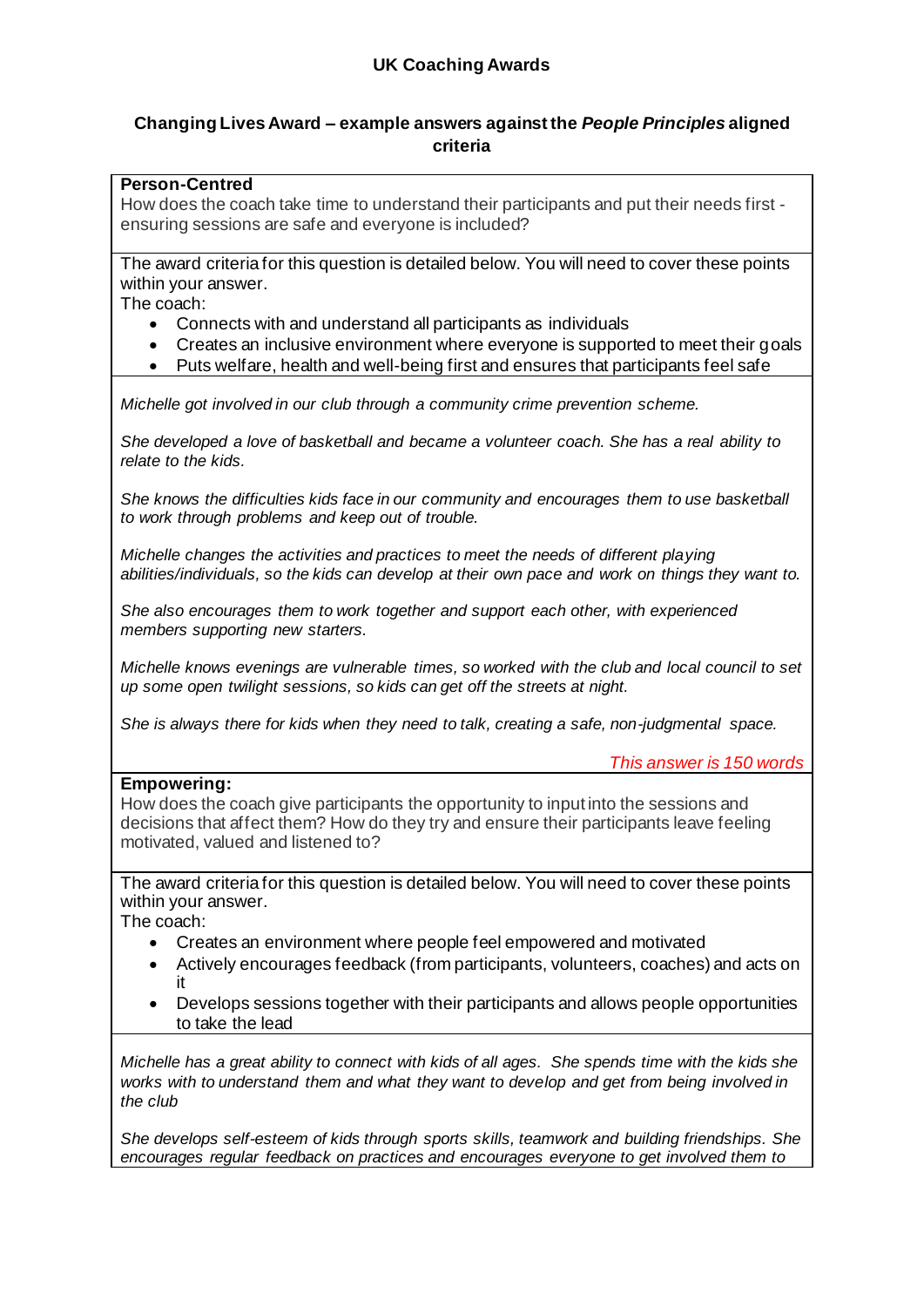# **UK Coaching Awards**

*get involved in development ideas of new of practices and activities. She values the ideas of everyone, and the kids really respect her.* 

*Michelle also encourages others to get involved in supporting or leading some of the activities. Experienced players are asked to support less experienced players. Players who want to are given the opportunity to lead teams in practice games and get involved in games by having a go at refereeing/officiating.*

*This answer is 136 words*

### **Organised**

Tell us about the organisational skills of the coach. How do they make sure that everyone (participants and others supporting sessions) understands everything they are being asked to do and why?

The award criteria for this question is detailed below. You will need to cover these points within your answer.

The coach:

- Creates an environment where people understand what they are trying to achieve
- Ensures everyone involved (participants, coaches, volunteers) understands what they are doing and why

*Michelle really enjoys planning her sessions and activities. She works with her youngsters to understand what they want to achieve as a team, and individually.*

*She encourages them to feed into sessions and activities and asks them what they want to do, and how it will help them to get better. She includes all range of practices in her sessions and encourages the youngsters to come forward with ideas too.*

*She encourages different players to lead the warm up and warm down elements of sessions to so everyone knows what to do to warm up and down properly.*

*When older players join sessions to support, she gives them clear role and supports them to run the practices they want to*

*There are several parents that support with her age group. She meets with them before the session, and after the session to get their feedback.*

*This answer is 145 words*

#### **Positive**

Tell us about the positive impact the coach has had. How have they helped their participants to feel positive about being involved and proud of what they do? What difference have they made to their participant's lives?

The award criteria for this question is detailed below. You will need to cover these points within your answer.

The coach:

- Has helped people develop a positive attitude towards sport and physical activity
- Has helped people overcome barriers to taking part
- Has supported people to maintain a changed lifestyle
- May have overcome their own barriers and used their experience to help others

*Michelle loves offering opportunities in basketball. She is also well known in the community; she always has time for people and is very welcoming and friendly.* 

*She also works with the council on physical activity programmes for young people to help more youngsters get through their struggles with the help of sport like she did.*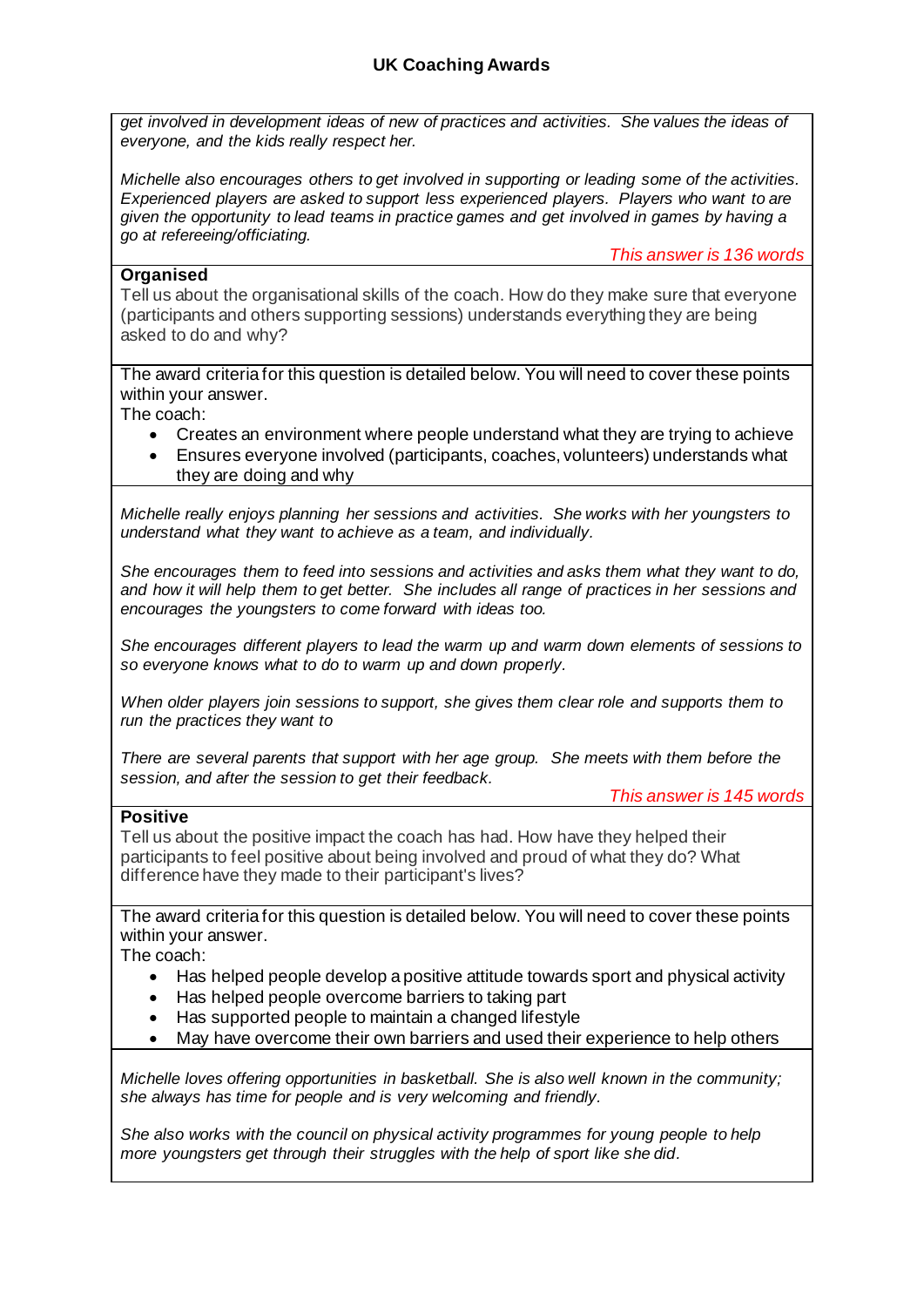*As well supporting other community programmes she is also working with the council as an advocate of the crime prevention referral schemes to showcase the work being done in our community.*

*She is a role model for getting involved in sport and get active. She inspires kids to develop themselves and encourages them to stay in education.*

*Michelle grew up in a community of crime and gangs. She is honest about how she got into trouble. She shares how she turned her life around with the support of our coaches, so others consider their options.*

*This answer is 150 words*

### **Learning**

Explain how the coach helps the people they work with (participants, volunteers, coaches) to progress. How are they committed to their own learning and development as a coach?

The award criteria for this question is detailed below. You will need to cover these points within your answer.

The coach:

- Works with their participants to help them learn and progress in the sport or activity
- Is committed to learning and development of themselves and others
- Has invested time and energy in developing themselves within coaching and is keen to continue learning and developing

*Michelle runs her own age group team. She is constantly offering individual feedback, and she encourages positive feedback between players. She draws out plays/practices and encourages others to do the same.*

*She encourages youngsters to set their own goals and encourages them to practice outside of sessions develop themselves and friendships in the club. She encourages older player to come and help at her sessions.*

*She invites other coaches from the club to run practices and share their knowledge with the team and the parents. She also encourages older age group players to come and work with her/support her age group team and the informal sessions that she runs.*

*Over the last couple of years, she has worked with several different coaches learning from all of them and has worked through basketball qualifications.* 

*Michelle has gone back into adult education as a result of doing coaching qualifications with us.*

*This answer is 149 words*

#### **Engaging**

How has the coach engaged and motivated individuals to be involved in sport and physical activity (taking part and/or volunteering and coaching)? What great ideas have they used?

The award criteria for this question is detailed below. You will need to cover these points within your answer.

The coach:

- Ensures enjoyment
- Helps build confidence
- Engages people in the sport or activity so that they stay involved

*Michelle has a great ability to connect with all our kids, and makes everyone welcome*